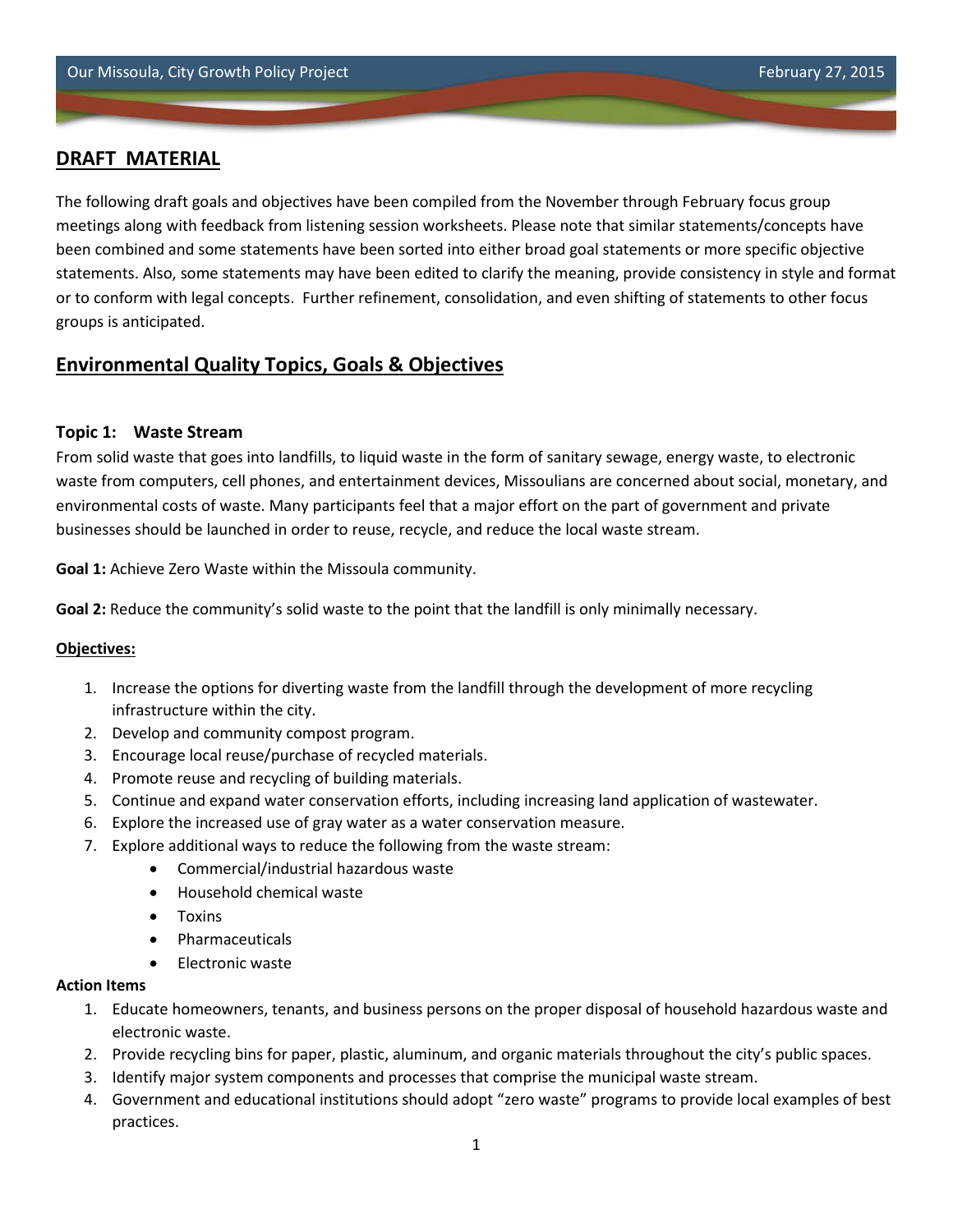- 5. Conduct education and outreach on the environmental and monetary benefits of sustainable practices.
- 6. Establish a system whereby large scale projects can invest in programs to off-set their waste stream impacts.
- 7. Increase fees for bringing waste to the landfill from outside the Missoula area as an incentive to reduce that waste.

# **Topic 2: Energy**

As a community, Missoulians have a high level of environmental consciousness, and many have structured their lives to have the least possible impact on the health of the planet. Along these lines, many citizens feel strongly that the local government and the Missoula community should lead the way in transitioning our nation and society from fossil fuels to renewable energy sources.

**Goal 1:** Reduce reliance on fossil fuels.

**Goal 2:** Promote energy efficiency, conservation, and green building practices throughout Missoula.

**Goal 3:** Increase the percentage of renewable energy in Missoula's energy budget.

#### **Objectives:**

- 1. Explore cleaner wood burning technologies for local wood use.
- 2. Reduce carbon footprint through renewable energy, energy efficiencies, conservation, and carbon offsets.
- 3. Provide incentives for siting renewable energy generation in preferred locations.
- 4. Establish a meaningful community-wide carbon neutrality target.
- 5. Support the creation of a local renewable energy company that can meet the energy needs of Missoula.
- 6. Promote green building design in all public buildings as models for the community.
- 7. Implement a decentralized energy system not reliant on fossil fuels.
- 8. Reduce reliance on single-occupancy vehicles and continue support for the expansion of public transportation and cycling/walking systems.

#### **Actions:**

1. Promote and incentivize green building infrastructure.

# **Topic 3: Air, Soil & Water Quality**

Missoula citizens generally consider clean air and water to be the cornerstones of what they consider their quality of life. The community has worked hard to improve its historically poor air quality, and is now considered to be in compliance with national ambient air quality standards. The Clark Fork of the Snake River runs through the heart of the community, and it is heavily used for recreation. Backyard gardens and other sources of locally grown food require both clean water and soil, and the community is more than willing to accept the challenge of protecting and enhancing the quality of their environment.

**Goal 1:** Improve Missoula's air quality and visibility.

**Goal 2:** Protect and enhance Missoula's surface and ground water quality.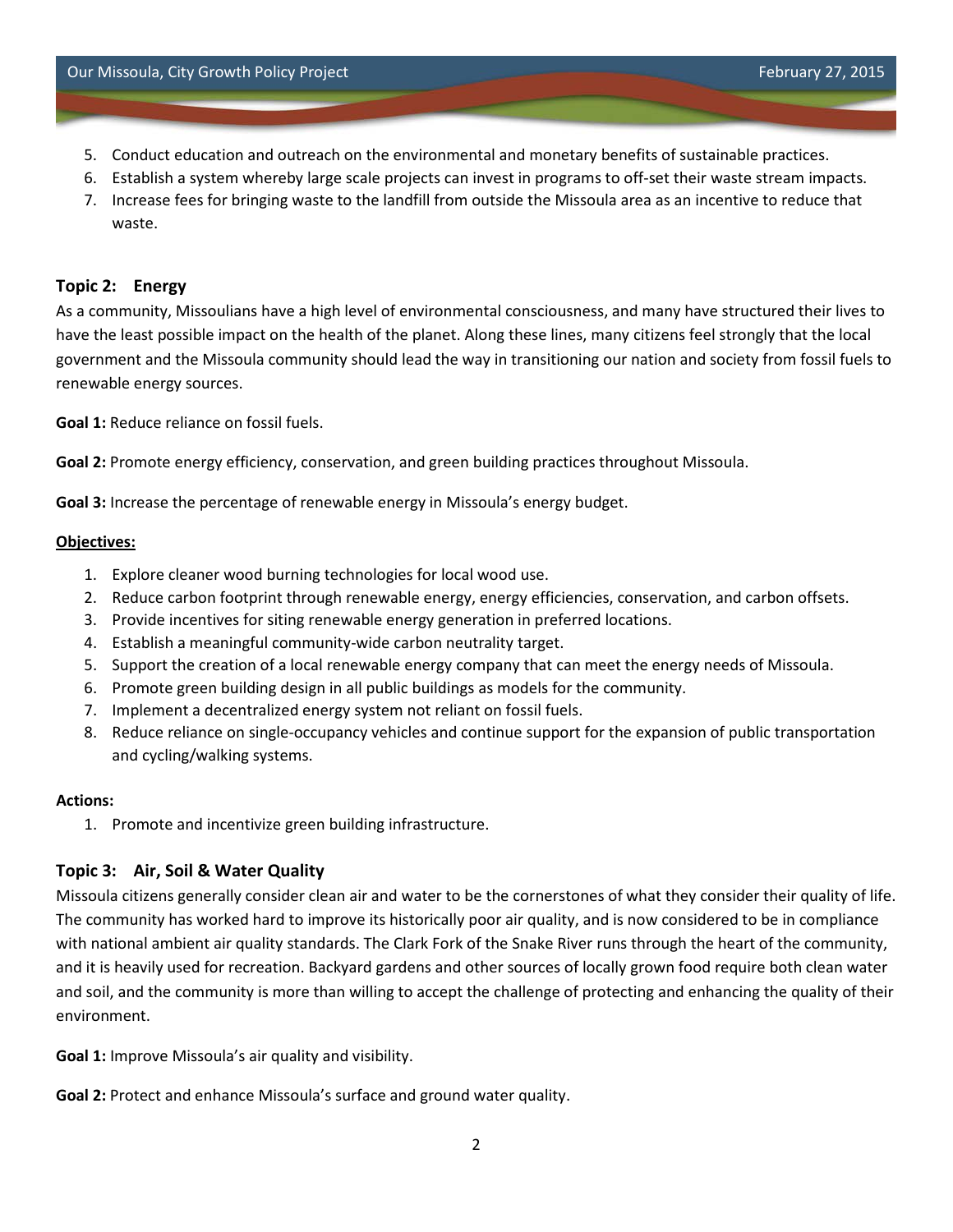**Goal 3:** Protect and enhance Missoula's soil quality.

### **Objectives:**

- 1. Explore specific programs to reduce air pollution from vehicles, industry, and space heating.
- 2. Quantify threats to Missoula's surface and ground water quality, including spills, pipelines, pesticides, fertilizers, and underground storage tanks.
- 3. Actively reduce the need to manage storm water from impervious surfaces.
- 4. Support joint/regional efforts that contribute to clean air and water.
- 5. Encourage consideration of health impacts and air quality when reviewing and formulating policy for transportation, development regulations, and industrial development.
- 6. Work with city-county public health officials to promote health, environmental health, and sanitation through education, community outreach, and enforcement.
- 7. Encourage public agencies to divest holdings or investments in polluting industries.
- 8. Integrate parks as part of a green infrastructure system that will help manage stormwater and improve water quality.
- 9. Protect and restore riparian, wetland, and floodplain areas from development.
- 10. Manage water quality according to final TMDL (total maximum daily loading) for each impaired water body. (Facilitator suggestion for group discussion.)
- 11. Encourage carbon neutral industries to locate and grow in Missoula.

# **Actions:**

- 1. Provide and incentivize alternatives to asphalt and concrete in land development regulations and storm water management master plans.
- 2. Work with state government on groundwater permitting to better protect the quality and quantity of Missoula's groundwater resource.

# **Topic 4: Natural Resources**

While Missoula is located in an area with bountiful natural resources, there are also significant resources within the community itself. Missoula has an excellent urban forest and abundant wildlife. And due to the river corridor and other community open spaces, there is significant wildlife habitat even within the urbanized area. There is also excellent soil for growing food crops and (mostly) small-scale agriculture exists within city limits. Missoulians are willing to take steps through the Growth Policy to protect these values, and to not lose them to rampant, unplanned growth.

**Goal 1:** Protect and enhance critical wildlife habitat and travel/migration corridors.

**Goal 2:** Protect Missoula's trees and other vegetation in urban spaces.

# **Objectives:**

- 1. Protect intact ecosystems from **the impacts of** urbanization and point and non-point pollution.
- 2. Quantify and address issues of invasive plant and animal species.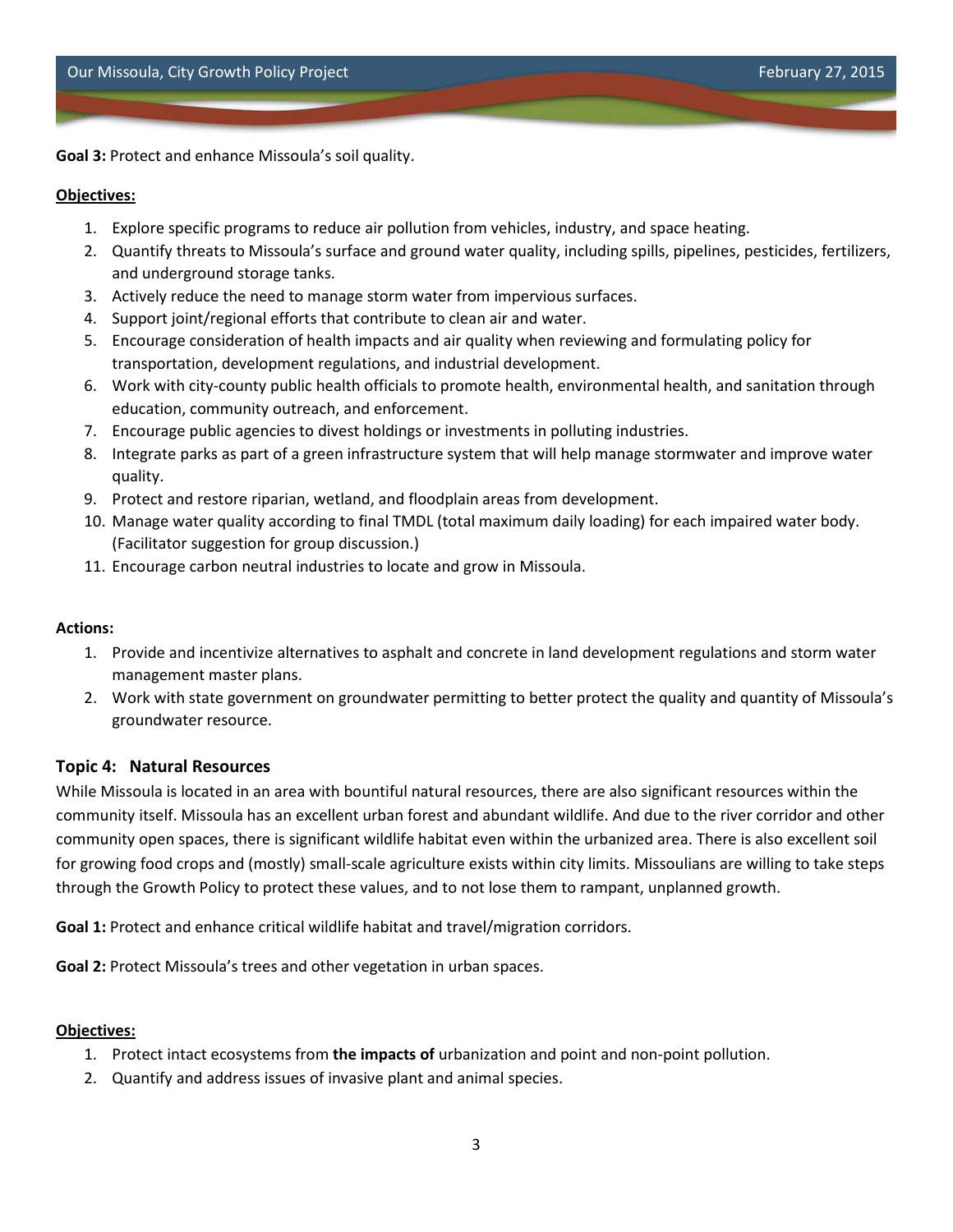3. Give preference to indigenous plant species in regulations, city projects, and design contracts. (Note: Facilitator suggested revision to better explain what this objective is geared to do,)

### **Topic 5: Growth Pressures & Sprawl**

Many Missoulians are concerned about the impacts of unplanned growth---especially sprawl. Some see sprawl as a threat to open spaces and agricultural lands. Others see sprawl and leap frogging as inefficient development patterns that result in underutilized infrastructure and potential land use conflicts in the future when by passed parcels are finally developed.

**Goal 1:** Protect and enhance Missoula's open spaces.

**Goal 2:** Develop a safe and efficient transportation system that emphasizes walking, bicycling, and transit while reducing reliance on driving.

**Goal 3:** Protect agricultural land and water.

### **Objectives:**

- 1. Ensure new development has a variety of land uses, services, and active transportation options.
- 2. Protect stream corridors and floodplains from development.
- 3. Prioritize farm/ag land preservation over urban sprawl.
- 4. Acquire key private lands for community open space using bonds and grants.
- 5. Explore carrying capacity modeling to guide land use planning and development in greater Missoula.
- 6. Protect farmland through mitigation, designation of key ag preservation areas, and through incentivizing infill and cluster development.
- 7. Explore policies and incentives to discourage sprawl and leap frog development.
- 8. Discourage encroachment into the wildland-urban interface, while establishing WUI standards to protect human life and property.

(**Note:** Facilitator had #6 and #7 as actions.)

# **Topic 6: River**

Few things define Missoula as a unique place like the Clark Fork. It provides open space, visual relief, a multi-modal transportation corridor, and recreation as it makes its way through the heart of the community. With many demands placed on the river, residents want to make sure that it remains clean and accessible. Because it does run through the urbanized parts of the community, it is susceptible to both point and non-point pollution sources, including chemical and petroleum spills from the city's railways.

**Goal 1:** Reduce recreational impacts on the river.

**Goal 2:** Maintain and enhance the general environmental health of the river, including healthy riparian zones and water quality.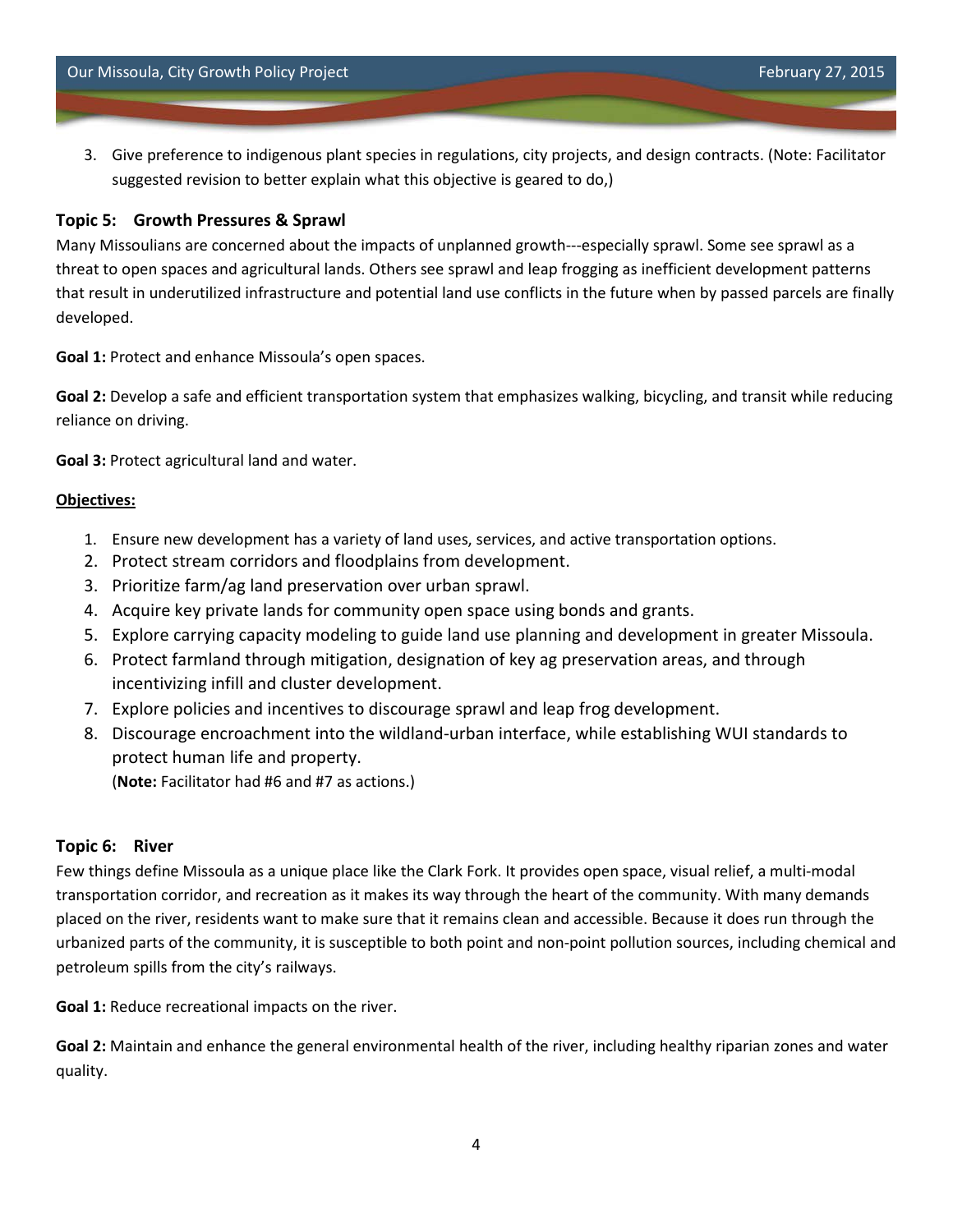### **Objectives:**

- 1. Strive for a high level of recreational safety on the river.
- 2. Guard against toxins such as pesticides, fertilizers, material from railroad spills, pipelines, and underground storage tanks from entering the river system.
- 3. Preserve/restore wildlife habitat along the river while allowing appropriate public access.
- 4. Develop a river corridor plan to address and balance development, recreation, environmental considerations, and community aesthetics.
- 5. Establish development standard in the river corridor that support clean water and wildlife habitat.
- 6. Acquire, restore, and protect river and stream corridors and floodplains as open space whenever possible, including outside of the urban service area. (**Note:** Facilitator had #5 and #6 as action items.)

# **Topic 7: Natural Areas/Outdoor Recreation**

Another important component of Missoula's quality of life is its access to natural areas in and around the community and ready ability to recreate outdoors. Besides the significant amounts of open space within the community, Missoula is surrounded by the Lolo National Forest. Natural amenities such as these not only make life better for local residents, they are key factors in attracting new businesses and the talented people to own and manage them.

**Goal 1:** Maintain natural areas for multiple user groups and wildlife habitat.

**Goal 2:** Protect additional lands for Missoula open space, vistas, wildlife habitat, and recreational trails.

#### **Objectives:**

- 1. Improve access point infrastructure (parking, toilets, roads, etc.) to parks and open spaces.
- 2. Ensure that the bike/pedestrian trail system provides access to natural areas.
- 3. Ensure that bike/pedestrian trail system access is within five blocks of every residence in the city.
- 4. Invest in parks as a way to promote healthy lifestyles.
- 5. Develop an educational campaign for reducing recreational impacts on natural areas/open space.
- 6. Promote connectivity between parks through trails and greenway systems.
- 7. Promote areas for unstructured play that allows youth to connect with the environment.

# **Topic 8: Local Foods**

The ability of Missoula residents and visitors to obtain a healthy and consistent supply of food is a vital, yet often overlooked, consideration in growth policies. While today's global food system provides important benefits, it is also vulnerable in the face of climate change, dependence on carbon-based fuels, and degradation of resources and rural livelihoods. As fewer and fewer agribusiness firms control most food that North Americans eat, Missoula is creating an alternative, regionally based system, which has energy, environmental, economic, and community benefits.